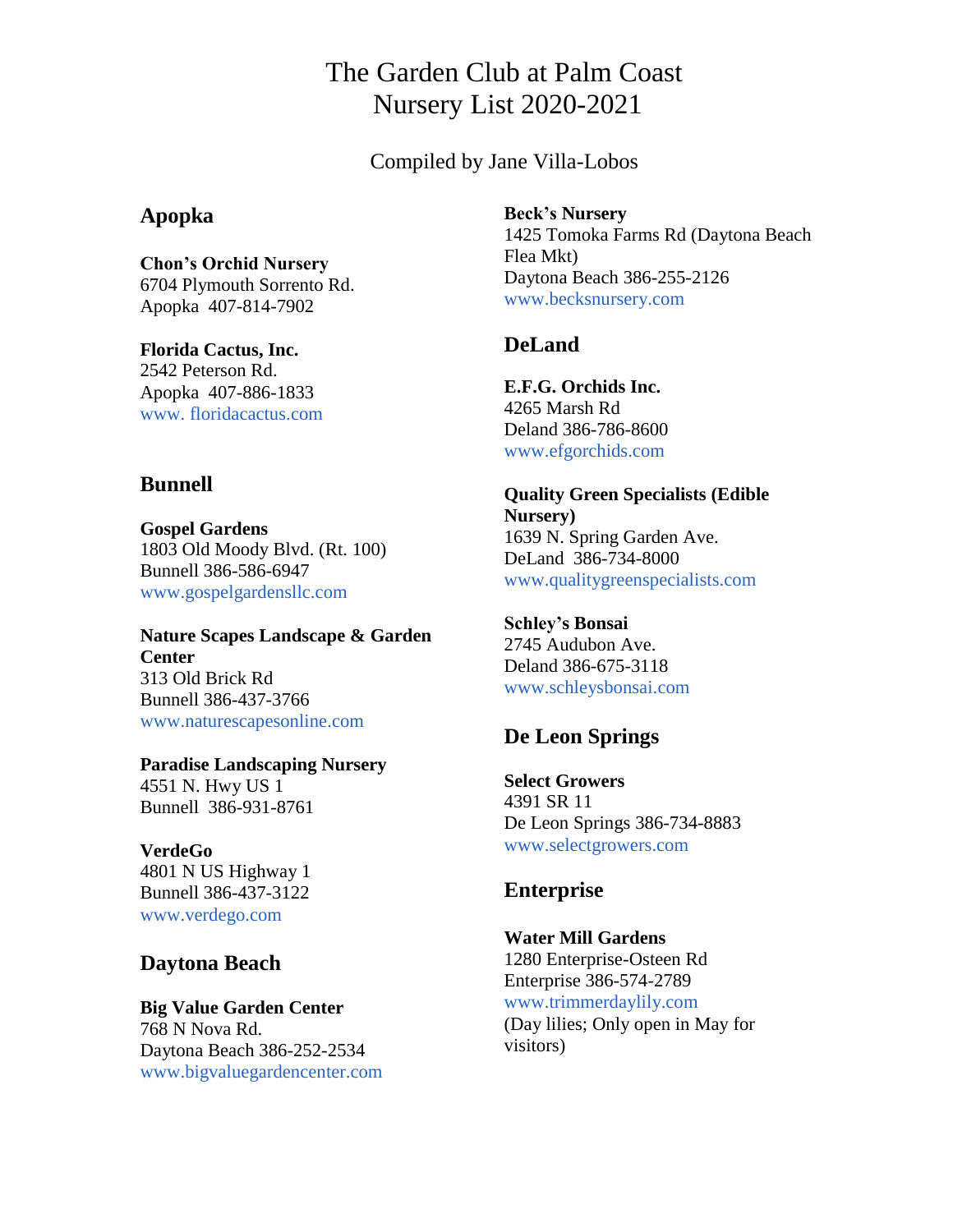### **Eustis**

**Seminole Springs Antique Rose & Herb Farm** 34935 W. Huff Rd. Eustis 352-357-2643 [www.rosesandherbs.com](http://www.rosesandherbs.com/)

#### **Geneva**

**Ladybug Daylilies** 1852 E. State Road 46 Geneva 407-349-0271 [www.ladybugdaylilies.com](http://www.ladybugdaylilies.com/)

#### **Fleming Island**

**Pat's Nursery** 7060 Highway 17 Fleming Island 904-284-2011 [www.patsnurseryinc.com](http://www.patsnursery.com/)

### **Holly Hill**

**Big League Garden Center** 1080 Ridgewood Ave, Holly Hill 386-244-9098 [www.bigleaguelandscape.com](http://www.bigleaguelandscape.com/)

### **Lake Helen**

**Art Gallery Gardens (Daylilies)** 203 Oakapple Trail Lake Helen 386-228-3010 [www.artgallerygardens.com](http://www.artgallerygardens.com/)

### **Mount Dora**

**Yard Stop Garden Center** 4200 South Hwy 19-A Mount Dora, 352-357-9964 [www.yardstopgardencenter.com](mailto:www.yardstopgardencenter.com)

### **New Smyrna Beach**

**Beeman's Nursery (Grasses)** 3637 S.R. 44 New Smyrna Beach 386-428-8889 [www.beemansnursery.com](http://www.beemansnursery.com/) (Native, ornamental grasses, aquatics)

**Bountiful Earth (Bamboo)** 1200 W. Canal St. New Smyrna Beach 386- 299-8886 [www.bountifulearth.com](http://www.bountifulearth.com/)

**Lindley's Nursery & Garden Center** 1232 Canal St. New Smyrna Beach 386-428-7298 [www.lindleysgardencenter.com](http://www.lindleysgardencenter.com/)

#### **Orlando**

**Apenberry's** 3443 Edgewater Dr. Orlando 407-841-3088 [www.apenberrys.com](http://www.apenberrys.com/)

### **Ormond Beach**

**The Arboretum** 3065 W State Road 40 Ormond Beach 386-673-7800

**Natural Beauty Native Florida Landscape** Ormond Beach 727-504-4740 Appointment only - no walk-ins

#### **Oviedo**

**Lukas Nursery** 1909 Slavia Rd. Oviedo 321-274-1733 [www.lukasnursery.com](mailto:www.lukasnursery.com)